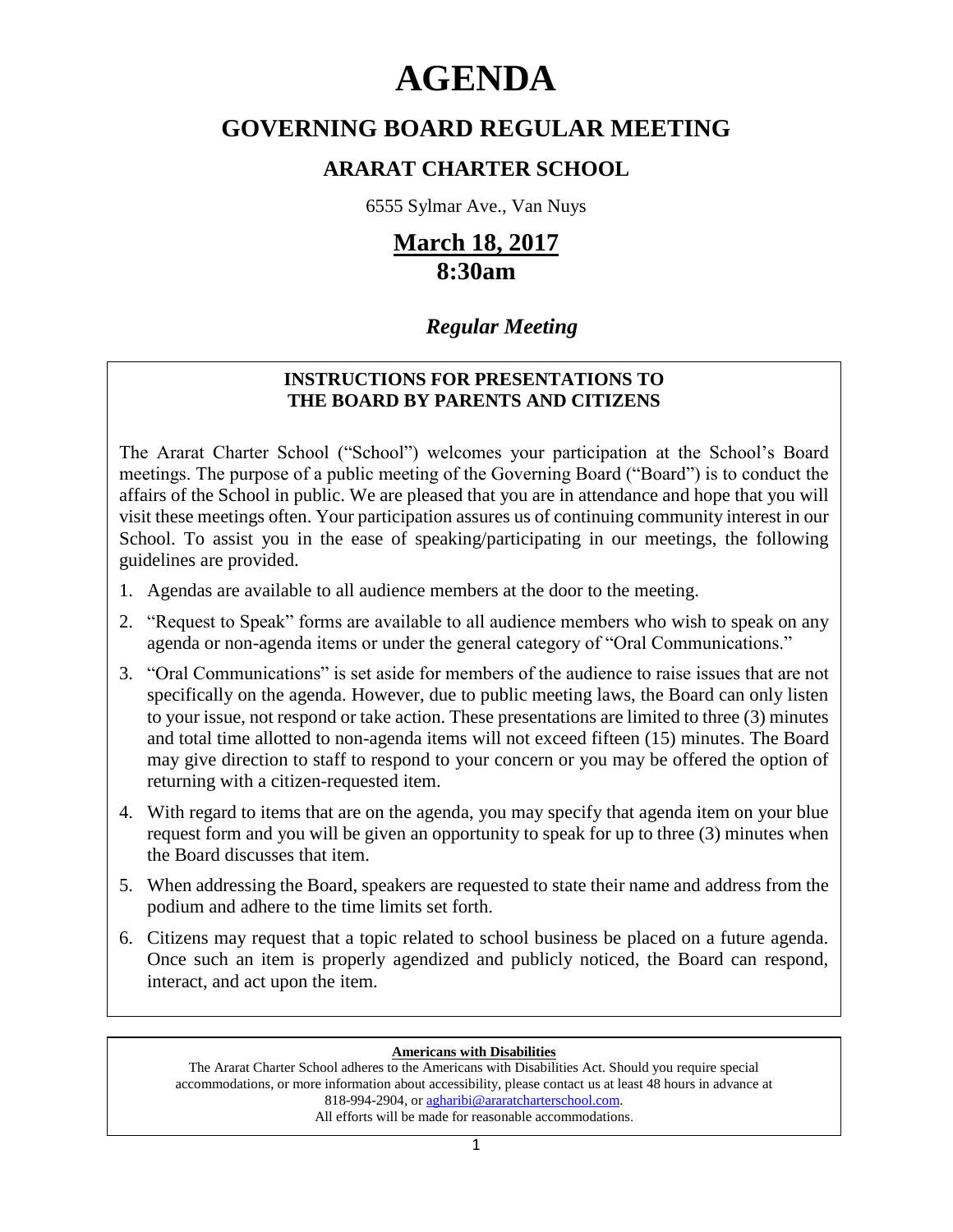#### **I. OPEN SESSION**

#### **A. CALL TO ORDER:**

Meeting was called to order by Board Chairperson, Shakeh Avakian at \_\_\_\_ pm.

#### **B. ROLL CALL**

|                      | Present | Absent |
|----------------------|---------|--------|
|                      |         |        |
| Shakeh Avakian       |         |        |
| Marlena Gonzalez     |         |        |
| Lorena Gonzalez      |         |        |
| John Henderson       |         |        |
| Sylva Karayan        |         |        |
| Hermine Mahseredjian |         |        |
| Giuliana Velarde     |         |        |

#### **C. APPROVAL OF MINUTES OF BOARD MEETING OF MARCH 1, 2017**

Moved by: Seconded by: Vote: Vote:

#### **II. COMMUNICATIONS**

#### **A. ORAL COMMUNICATIONS:**

*Non-agenda items: no individual presentation shall be for more than three (3) minutes and the total time for this purpose shall not exceed fifteen (15) minutes. Ordinarily, Board members will not respond to presentations and no action can be taken. However, the Board may give direction to staff following a presentation.*

#### **B. FOR INFORMATION: CHAIRPERSON'S REPORT**. (Attachment)

#### **1. Update on Facilities**

#### **C. FOR INFORMATION: PRINCIPAL'S REPORT.** (Attachment)

*This is a presentation of information that has occurred since the previous Board meeting. (Per attached report)*

- **1. Update on School Calendar of Events**
- **2. Update on School Fundraisers**
- **3. Update on Prop 39**

#### **D. FOR INFORMATION: FINANCIAL REPORT**

*This is an update from what has transpired since the last board meeting.*

**1. Budget to Date Update from Edtec**

#### **III. CONSENT AGENDA ITEMS**

*All matters listed under the consent agenda are considered by the Board to be routine and will be approved/enacted by the Board in one motion in the form listed below. Unless specifically requested by a Board member for further discussion or removed from the agenda, there will be no discussion of these items prior to the Board votes on them. The Principal recommends approval of all consent agenda items.*